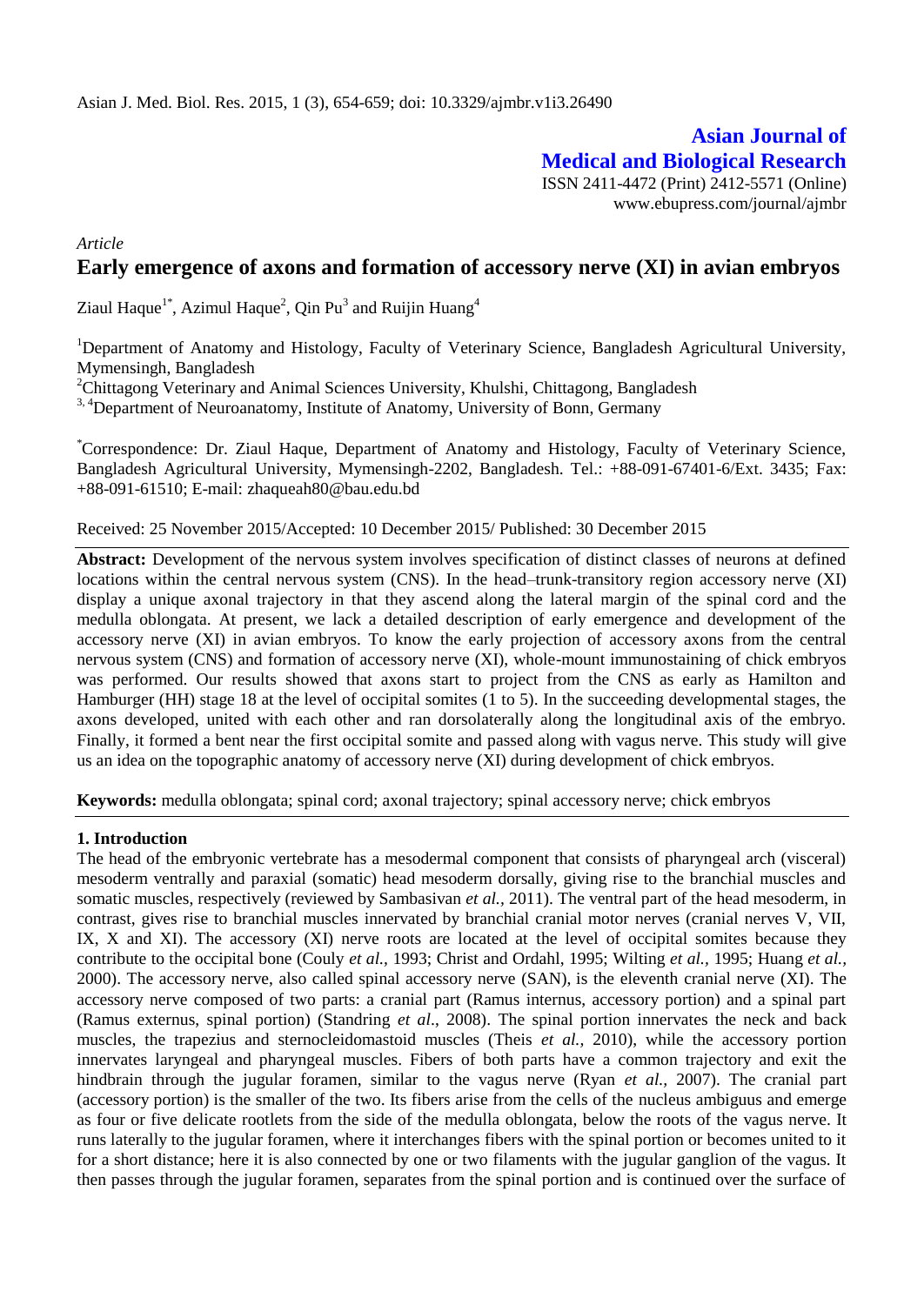the [ganglion nodosum](http://radiopaedia.org/articles/missing?article%5Btitle%5D=ganglion-nodosum) of the vagus, to the surface of which it is adherent, and is distributed principally to the pharyngeal and superior laryngeal branches of the vagus. The spinal part (spinal portion) is firm in texture, and its fibers arise from the ventral horn cells in the cord between C1 and C5 of the [cervical plexus.](http://radiopaedia.org/articles/cervical-plexus) The fibres emerge from the cord laterally between the anterior and posterior spinal nerve roots to form a single trunk, which ascends into the skull through the foramen magnum. It then exits the skull through the jugular foramen, through which it passes, lying in the same sheath of dura mater as the vagus, but separated from it by a fold of the arachnoid.

## **2. Materials and Methods**

## **2.1. Chick embryos**

Fertile White Leghorn chicken (*Gallus gallus domesticus*) eggs were obtained from the farm maintained by the Institute of Animal Science, University of Bonn, Germany. Eggs were incubated in a humidified (80%) atmosphere at 37.8°C for the desired length of time and staged according to Hamburger and Hamilton, 1951. The embryos were fixed by 4% PFA in PBS or Dent's fixative for four hours to overnight at  $4^{\circ}$ C.

## **2.2. Immunohistochemistry**

Immunostaining of the whole-mount embryos were performed as described by Tuschida *et al.,* 1994. All embryos were fixed in Dent's fixative (1 h to overnight) and then bleached in Dent's bleach overnight before immunohistochemical staining. Anti-Desmin (1:100) and 3A10 (1:50) antibodies were used to identify myotomes and axons, respectively. The antibodies were purchased from the Developmental Studies Hybridoma Bank, Iowa City, IA, USA. Goat-anti-mouse-Cy2 and -Cy3 conjugated secondary antibodies (1:200) were used to detect the primary antibody.

## **2.3. Photographic documentation and data analysis**

Stained embryos were photographed by using Nikon digital camera DXM1200C connected to a Nikon SM21500 fluorescence microscope. In all cases, images were assembled and annotated using Adobe Photoshop CS<sub>3</sub>.

## **3. Results and Discussion**

During morphogenesis, axons of the accessory nerve join the vagal nerve and collectively ascend along the rostro-caudal axis and turning ventrally before reaching the otic vesicle. At this stage axons of these nerves are hardly distinguishable from each other. Using histological sections of embryos in which the first somite was marked, the vagal nerve was seen to pass through the territory of the developing somite 1 (Huang *et al.,* 1997). In this study, we investigated the topography of the accessory nerve (XI) using whole-mount immunohistochemistry of chick embryos (HH stage 12-23) with 3A10 and anti-Desmin antibodies. The 3A10 marked the axons and the Desmin marked the myotomes. We found that accessory nerve rootlets first appeared in the occipital region at HH stage 18 (Figure 1). This result varied from the report of Rogers, 1965; who reported early appearance at HH 19. The rootlets from the occipital region united to each other at HH stage 19 and developed in the succeeding stages (HH 20-21) and formed accessory nerve (XI). The accessory nerve (XI) formed a bent at the level of first somite and ran along with the vagus nerve (X) (Figure 2). This result supports the report of Pu *et al.,* 2013. Compared to the myotome of the second somite, the myotome of the first one was considerably smaller. The nervus glossopharyngeus (IX), vagus (X) and accessorius (XI) passed through the space between the second somite and the otic vesicle (Figure 3).

The head and trunk are not simply juxtaposed onto each other anterio-posteriorly, but the pharyngeal arches and rostral somites co-exist in the postotic region; the boundary of these two components forms an S-shaped head/trunk interface that is conserved in all vertebrate species (Kuratani, 1997). This interface develops into the future 'neck' region of some vertebrates (Matsuoka *et al.,* 2005), corresponding to a region that develops a set of intermediate structures, partly reflecting head-specific features and partly trunk, like the neck muscles that are derived from somites and associated with crest-derived connective tissues (reviewed by Kuratani, 1997). The cucullaris, tongue, and infrahyoid muscle complexes, as well as the nerves that innervate them (cranial nerves XI and XII), can be counted among these structures. The morphological and evolutionary evaluation of the cucullaris muscle (which became the trapezius and sternocleidomastoid muscles in mammals and SAN that innervates it have long been controversial, primarily because these structures arise in the interface between the head and trunk domains (Kuratani, 2008). Recently, anatomical, embryological, and molecular studies propose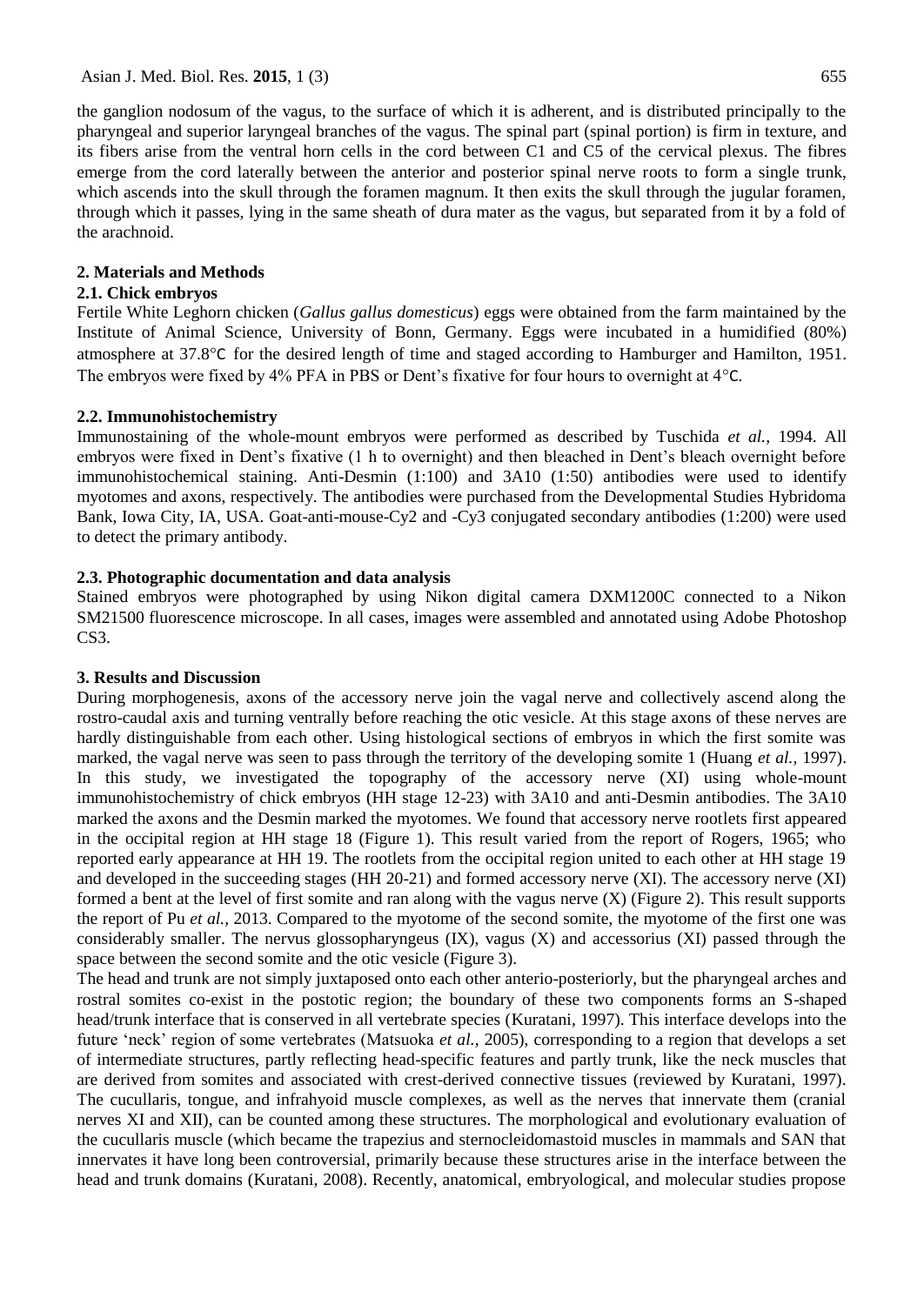that the SAN is a transitional nerve that does not belong either to general somatic efferent (GSE) nor special visceral efferent (SVE) (Benninger and McNeil, 2010).



**Figure 1. Whole-mount immunostaining of chick embryos with neurofilament (3A10) antibody. Accessory axons first appear at HH 18, unite to form accessory nerve (XI) at HH 19. Scale bar in all images 200 µm.**



**Figure 2. Whole-mount immunostaining of chick embryos (HH 23) with anti-Desmin and neurofilament (3A10) antibodies. Anti-Desmin stains myotomes of somites (a) and 3A10 stains axons (b). Roman numerical indicate cranial nerves. Accessory nerve (XI) emerges around the level of first somite, S1 (c). Scale bar in all images 250 µm.**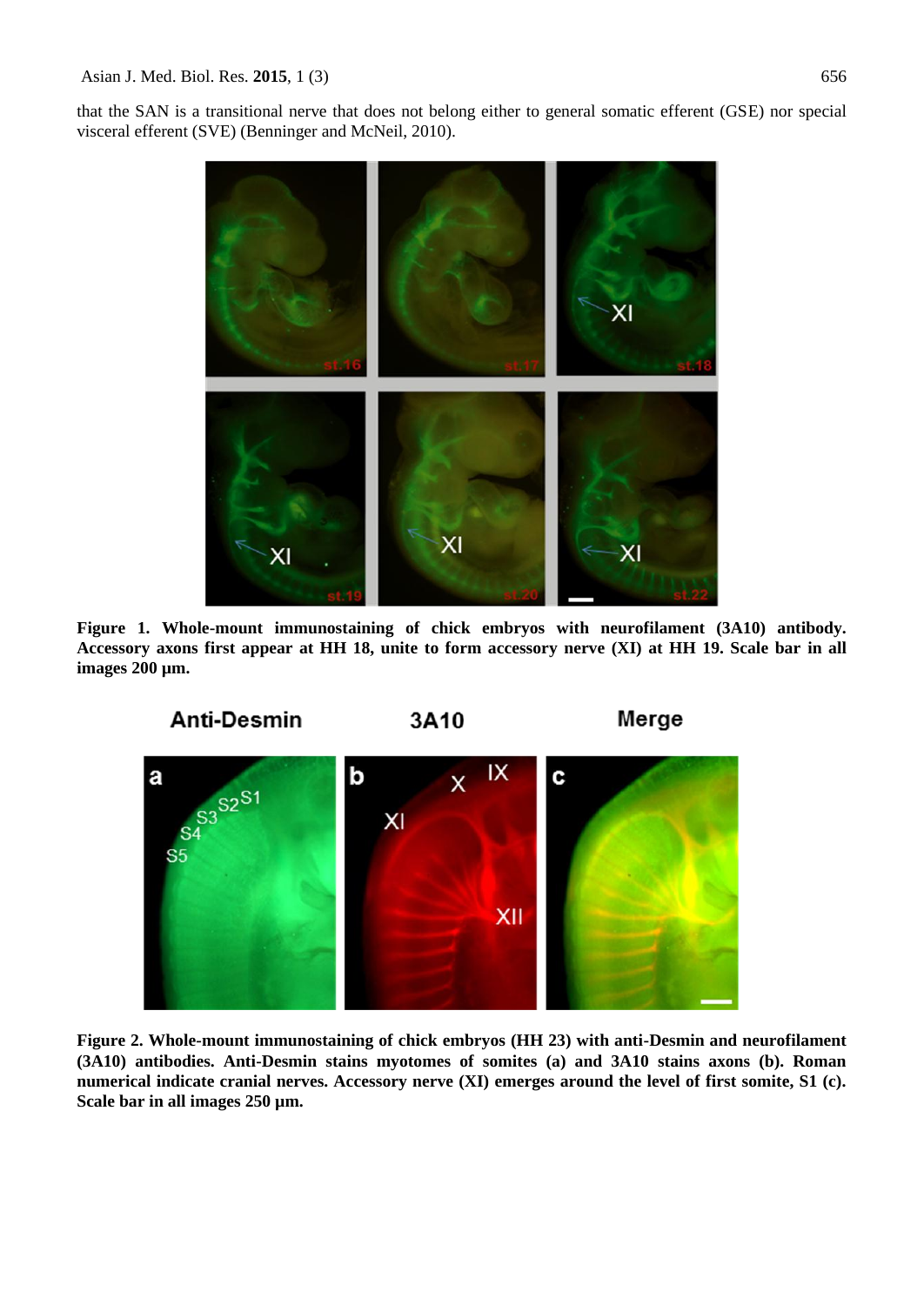

## **Figure 3. Whole-mount immunostaining of chick embryo (HH 22) with neurofilament (3A10) antibody. Roman numerical indicate cranial nerves and OV= otic vesicle. Scale bar 250 µm.**

Mammalian SAN nuclei have been localized in adults of many animal species, based on retrograde labeling with a variety of tracers (HRP, DiI, fluorescent tracers or cobalt placed in the cucullaris muscle or directly into the SAN (McKenzie, 1962; Krammer *et al.,* 1987). The results of some of the reports differ—in a few cases, even for the same animal species by using similar retrograde labeling methods. For example, SAN nuclei have been identified in the caudal part of the medulla and the rostral part of the spinal cord in sheep (Flieger, 1967), monkey (Ueyama *et al.,* 1990), and rabbit (Ullah and Salman, 1986), whereas other researchers located them in the rostral part of the spinal cord in cat (Satomi *et al.,* 1985), monkey (Jenny *et al.,* 1988), and sheep (Clavenzani *et al.,* 1994). In our study, similar results were found in chick. Moreover, disagreement also exists as to the number of cell columns of the SAN longitudinal nuclei. The above discrepancy may be ascribed, at least in part, to the difference in accuracy of observation derived from different labeling methods. Recently, Ullah *et al.*, 2007 reported that there are three longitudinal columns that innervate the sternocleidomastoid muscle in addition to one trapezius column in the adult rat (Ullah *et al*., 2007), whereas Flieger, 1964 and Clavenzani *et al.,* 1994 found two groups of longitudinal nuclei for the sheep SAN. Hayakawa *et al.,* 2002 reported that there are two columns, one each for the sternocleidomastoid and trapezius muscles. Finally, a single longitudinal column was identified in the rat by retrograde labeling of the SAN branches with DiI (Yan *et al*., 2007), and similarly in the baboon (Augustine and White, 1986) only one column of somata in the spinal cord has been reported.

There are two SAN cell populations in the adult rat as found by retrograde labeling of SAN axons (Yan *et al.,* 2007). These authors clarified the localization of motor neurons, which extended axons either directly through the SAN or through the ventral rami of the C2–C6 cervical nerves to innervate the trapezius. The somata of trapezius-innervating neurons whose axons grow through the spinal accessory nerve are larger than those of neurons that pass through the cervical nerves. The medial column, which innervates the sternomastoid and cleidomastoid muscles, is located at the dorsomedial edge of the ventral horn at the level of C1 to C3, and the lateral column, which innervates the trapezius and cleido-occipital muscles, is located in the dorsolateral part of the ventral horn at the level of C2 to C6 (Matesz and Szekely 1983; Krammer *et al.,* 1987; Hayakawa *et al.,* 2002). In avians, on the other hand, the spinal motor axons that innervate the cucullaris sprout from dorsal roots, and these neurons exhibit branchiomotor properties by expression of *Phox2b* and *Isl1* (Kobayashi *et al.,* 2013; Hirsch *et al.,* 2007).

#### **4. Conclusions**

The current study highlights the details topographic anatomy of accessory nerve (XI) during chick embryo development. It would be the basis for understanding the developmental pathobiology of this nerve. However, further research can be conducted to explore the molecular mechanisms involved in the unique pathway of accessory nerve (XI).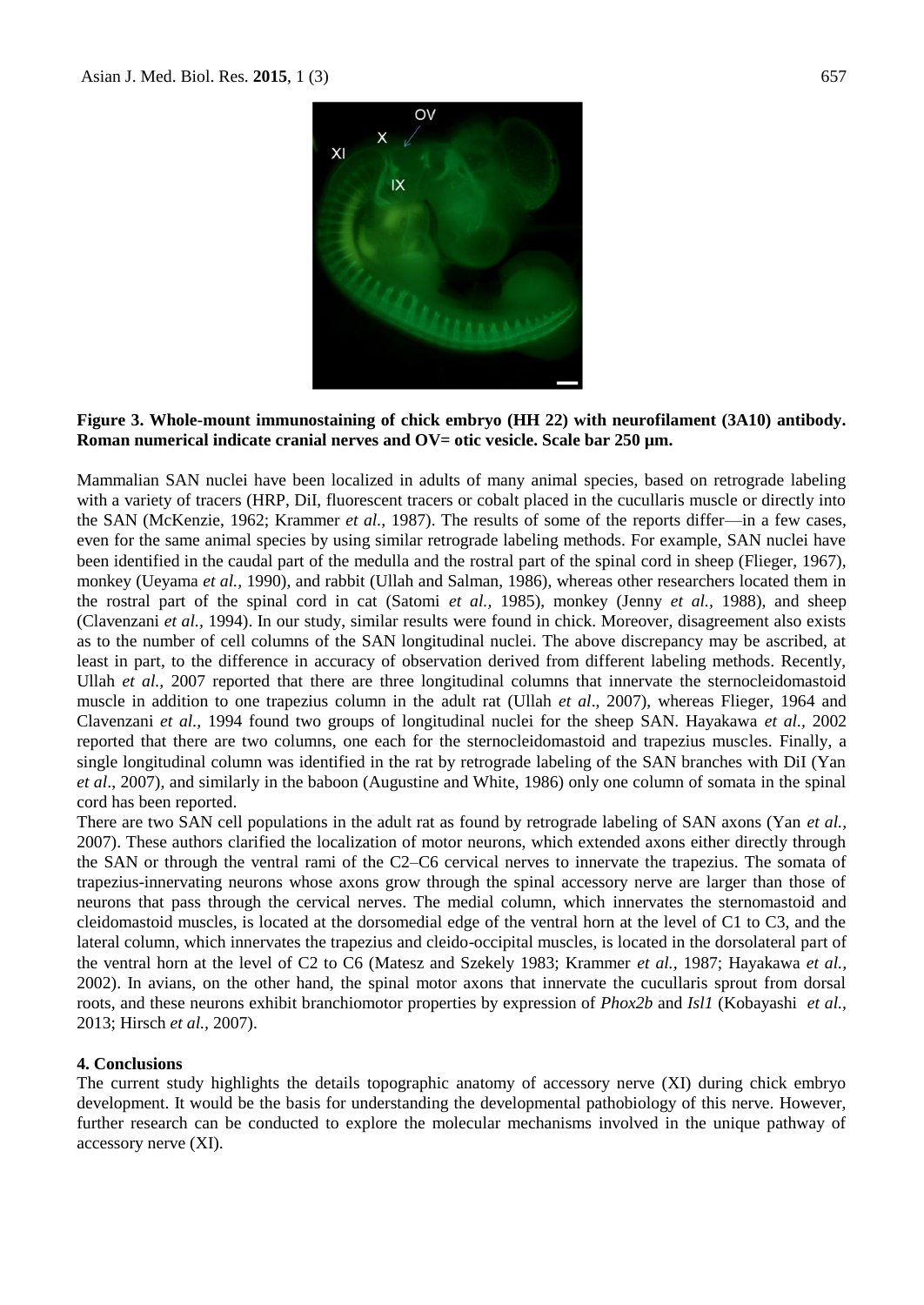#### **Acknowledgements**

We thank Developmental Studies Hybridoma Bank, Iowa City, IA, USA for antibodies. We are also indebted to Michael Pankratz for valuable suggestions on this work. The technical support of Sandra Gräfe is much appreciated.

#### **Conflict of interest**

None to declare.

#### **References**

Augustine JR and White JF, 1986. The accessory nerve nucleus in the baboon. Anat. Rec., 214:312–320.

- Benninger B and McNeil J, 2010. Transitional nerve: a new and original classification of a peripheral nerve supported by the nature of the accessory nerve (CN XI). Neurol. Res. Int., 2010:476018.
- Christ B and Ordahl CP, 1995. Early stages of chick somite development. Anat. Embryol., 191:381–396.
- Clavenzani P, Scapolo PA, Callegari E, Barazzoni AM, Petrosino G, Lucchi ML and Bortolami R, 1994. Motoneuron organisation of the muscles of the spinal accessory complex of the sheep investigated with the fluorescent retrograde tracer technique. J. Anat., 184:381–385.
- Couly GF, Coltey PM and Le Douarin NM, 1993. The triple origin of skull in higher vertebrates: a study in quail-chick chimeras. Development, 117:409–429.
- Flieger S, 1964. Experimental determination of the site and extension of the nucleus of the accessory nerve (Xi) in sheep. Act. Anat., 57:220–231.
- Flieger S, 1967. Experimental determination of the topography and range of the nucleus nervi accessorii (XI) in the cow. J. Hirnforsch., 9:187–196.
- Hayakawa T, Takanaga A, Tanaka K, Maeda S and Seki M, 2002. Ultrastructure and synaptic organization of the spinal accessory nucleus of the rat. Anat. Embryol., 205:193–201.
- Hirsch MR, Glover JC, Dufour HD, Brunet JF and Goridis C, 2007. Forced expression of Phox2 homeodomain transcription factors induces a branchio-visceromotor axonal phenotype. Dev. Biol.. 303:687-702.
- Huang R, Zhi Q, Ordahl CP and Christ B, 1997. The fate of the first avian somite. Anat. Embryol., 195:435– 449.
- Huang R, Zhi Q, Patel K, Wilting J and Christ B, 2000. Contribution of single somites to the skeleton and muscles of the occipital and cervical regions in avian embryos. Anat. Embryol., 202:375–383.
- Jenny A, Smith J and Decker J, 1988. Motor organization of the spinal accessory nerve in the monkey. Brain Res., 441:352–356.
- Kobayashi N, Homma S, Okada T, Masuda T, Sato N, Nishiyama K, Sakuma C, Shimada T and Yaginuma H, 2013. Elucidation of target muscle and detailed development of dorsal motor neurons in chick embryo spinal cord. J. Comp. Neurol., 521:2987–3002.
- Krammer EB, Lischka MF, Egger TP, Riedl M and Gruber H, 1987. The motoneuronal organization of the spinal accessory nuclear complex. Adv. Anat. Embryol. Cell Biol., 103:1–62.
- Kuratani S, 1997. Spatial distribution of postotic crest cells defines the head/trunk interface of the vertebrate body: embryological interpretation of peripheral nerve morphology and evolution of the vertebrate head. Anat. Embryol., 195:1–13.
- Kuratani S, 2008. Evolutionary developmental studies of cyclostomes and origin of the vertebrate neck. Dev. Growth Differ., 50:189–194.
- Matesz C and Székely G, 1983. The motor nuclei of the glossopharyngeal-vagal and the accessorius nerves in the rat. Act. Biol., 34:215–229.
- Matsuoka T, Ahlberg PE, Kessaris N, Iannarelli P, Dennehy U, Richardson WD, McMahon AP and Köntges G, 2005. Neural crest origins of the neck and shoulder. Nature, 436:347–355.
- McKenzie J, 1955. The morphology of the sternomastoid and trapezius muscles. J. Anat., 89:526–531.
- Pu Q, Bai Z, Haque Z, Wang J, and Huang R, 2013. Occipital somites guide motor axons of the accessory nerve in the avian embryo. Neuroscience, 29:246:22-7.
- Rogers KT, 1965. Development of the XIth or spinal accessory nerve in the chick. With some notes on the hypoglossal and upper cervical nerves. J. Comp. Neurol., 125: 273-285.
- Ryan S, Blyth P, Duggan N, Wild M and Al-Ali S, 2007. Is the cranial accessory nerve really a portion of the accessory nerve? Anatomy of the cranial nerves in the jugular foramen. Anat. Sci. Int., 82:1–7.